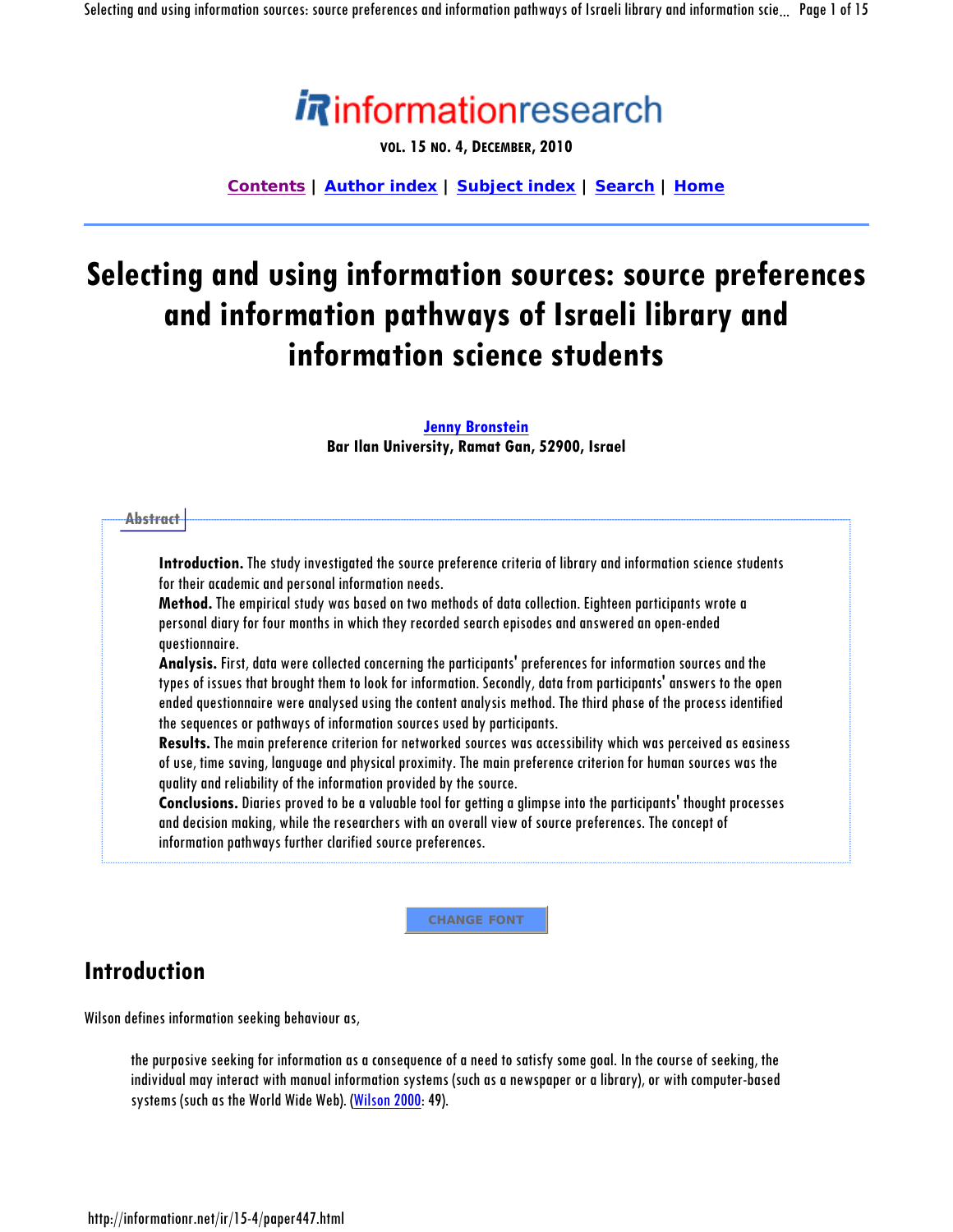The interactions users choose to make with information sources, or in other words, their preferences for some information sources over others available to them are of great significance to the understanding of users' information seeking behaviour; this understanding can result in the development and provision of information services that better serve users' information needs. The purpose of this study is to examine the different criteria by which users value and prioritize information sources and to identify how these criteria influence the sequences or pathways in which users choose to use information sources. The present study investigated the information seeking behaviour of library and information science students as recorded by them in a diary and in a subsequent open-ended questionnaire. This reflective method of investigation provides an innovative viewpoint to the users' own perception and evaluation of their use of the information sources both for personal and for academic purposes.

## **Literature review**

The reasons users select a specific information source have become of great importance because of developments in the field of information in the past decades. Information source preferences of users have been affected by the development of computers and telecommunications technologies, the information explosion and the availability of a whole range of modern information technologies for the efficient use of information resources One consistent finding in the literature has been that, in most cases, when choosing among options available to them, users will base their decision upon the single criterion of least average rate of probable work (Allen 1977, Anderson *et al.* 2001, Culnan 1983, O'Reilly 1982). This theory was first proposed by Gertsberger and Allen (1968) and is based on Zipf's law of Least Effort (Zipf 1949). Allen (1977) found that in selecting information sources, engineers act in a manner that is intended not to maximize gain but rather to minimize loss. The loss to be minimized is the cost in terms of effort, either physical or psychological, which must be expended in order to gain access to an information source. Accessibility is intended as a measure of the perceived cost associated with the use of a source and is better related to the frequency of use than the quality of the information.

The notion of accessibility has been a central idea in the study of source preference in the literature and it has been defined in different ways over the years. Several studies have found that information sources that are easier to use are perceived as more accessible and will be used more frequently than less easy to use sources. This premise explains the users' preferences for easy to use and accessible sources such as informal communications and personal collections (Anderson et al. 2001; Green 2000; Leckie et al. 1996; Von Seggern 1995). Besides ease of use, time constraints appear to be an influential parameter in the accessibility of the source (Savolainen and Kari 2004).

In a study on accessibility Fidel and Green (2004) uncovered twelve different meanings of the concept of accessibility such as physical proximity, interactivity and previous knowledge of the source among others.

Although many of these studies have found that the perceived quality of the information in the source is unrelated to its use, a number of studies challenge this finding (see Bronstein and Baruchson 2008). Orr (1970) argued that the quality of the information is the most important consideration in selecting an information source when the information sources available to users are equivalent in their information-yielding potential. Concurring with this, Swanson (1987) asserted that when the ability of one source to substitute another is rather low, the quality of information becomes a decisive criterion of selection. Marton and Choo (2002) found a strong relationship between the perceived quality of information sources and their use. This relationship was attributed to the need of women in information technology professions to overcome information overload by using those information sources that could provide them with the most relevant information. Other studies claimed that as physical access to information becomes more widespread through networks it seems reasonable to expect users to distinguish between sources on the basis of quality rather than accessibility (Auster and Choo 1993; Klobas 1995).

Hertzum and colleagues established that *the perceived quality of a source or piece of information is essentially a matter of establishing to* what extent one is willing to place trust in it (Hertzum et al. 2002: 2). They defined trust as an assumption of risk and depending on the nature of this risk; trustworthiness may mean discretion, reliability, competence, integrity or empathy. Furthermore, to the user, trust involves an assessment of whether the other person possesses the required level of knowledge and skills to fulfill the user's information need. The issue of trust was revealed as a major criterion for participants in this study particularly with regards to human information sources.

Findings in this study will show that both the accessibility of the information source and the quality of its information are relevant criteria when selecting information sources.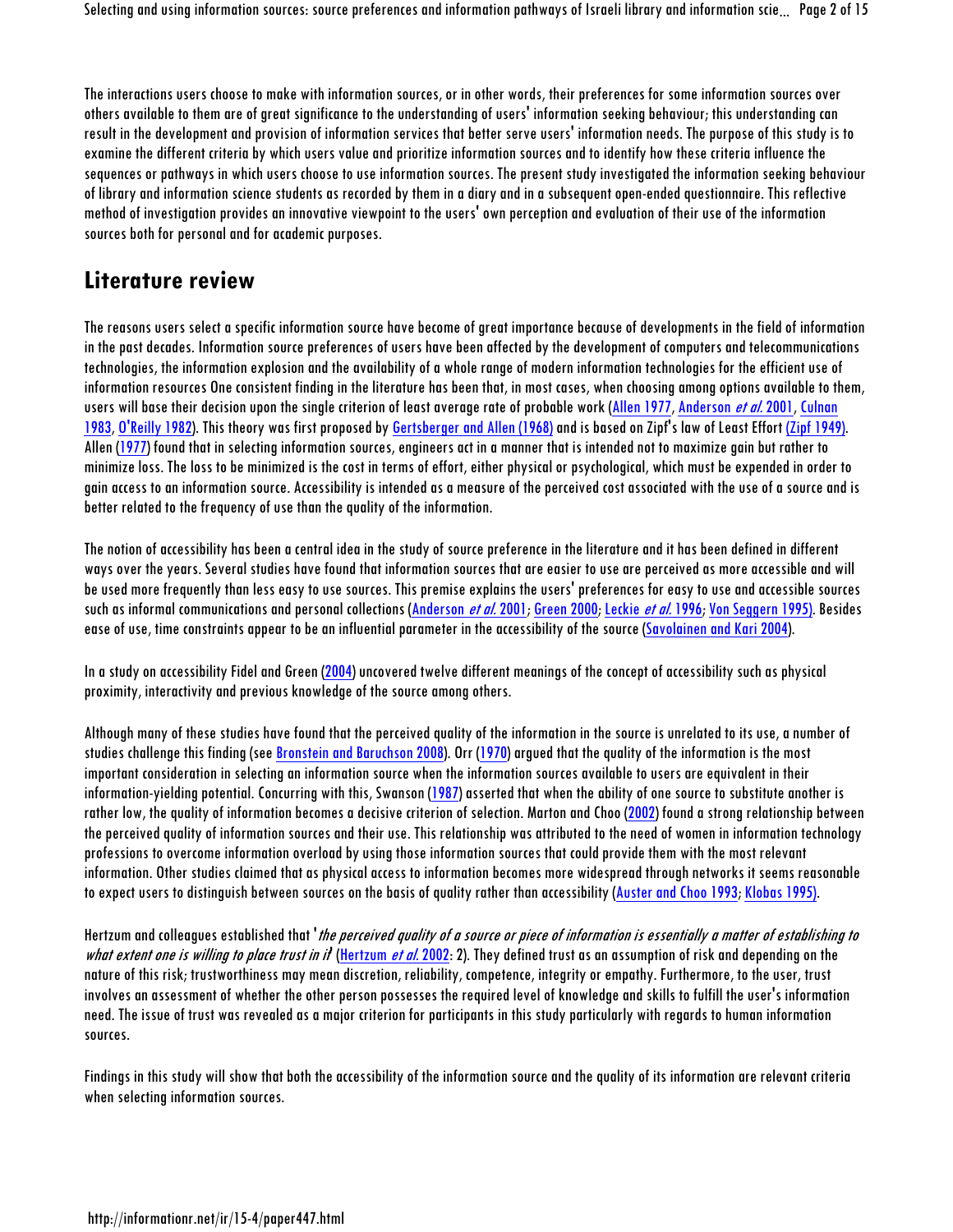Selecting and using information sources: source preferences and information pathways of Israeli library and information scie... Page 3of 15

The second aim of this study was to identify and understand the sequence or pathway in which participants used information sources. A pathway is a route someone follows in the pursuit of answers to questions (Johnson *et al.* 1996). The notion of information pathways was developed by Johnson on the idea of the *information field* which *represents the typical arrangement of information stimuli to which an* individual is daily exposed (Johnson 2003: 750). While the notion of an information field describes a static situation, an information pathway represents the active choices of this individual regarding the information sources s/he prefers within this specific information field (Savolainen 2008).

For example: consulting a librarian⇒searching Google⇒searching an academic database.

Users can select different information paths for different information needs, but Savolainen claims that *'individuals may follow habitual* pathways within a field (Savolainen 2008: 278). This study investigated the information pathways described in the participants' diaries and attempted to uncover the criteria behind the construction of these pathways

## **The study**

## **Research questions**

This study addresses the following questions:

- 1. What kind of information sources participants used both for academic and for personal purposes?
- 2. According to which criteria do participants select the information sources they use when searching for information?
- 3. What kind of information pathways, that is sequences of sources, do participants use when searching for information?
- 4. Which criteria guide the creation of these sequences or pathways?

## **The collection and analysis of the data**

The data were collected from eighteen diaries written by students from the Department of Information and Librarianship Studies at Beit Berl Academic College from November to February 2008 and from a semi-structured questionnaire that served to clarify some issues from the data collected from the diaries.

Diaries were chosen as a method of data collection for a number of reasons. First, they can be put to use beyond the collection of *micro* data and can equally be applied to the collection of data about a process (Lewis and Massey 2004). As Toms and Duff noted, *the diary can* encapsulate a lengthy, mostly non-observable process<sup>'</sup> (Toms and Duff 2002: 1236). That is, diaries can go beyond counting and collecting to enable the participant to describe and reflect on his or her behaviour and can represent a viable alternative to observation. Secondly, the use of diaries as data collection elements ensures the immediacy of data recording that prevents inaccuracy and enables the collection of a complete picture (Dillman 2000). The keeping of real-time diaries has been referred to as event sampling. Event sampling is '*designed to* provide detailed descriptions of specific moments or events in a person's life' (Reis and Gable 2000: 190). Participants were asked to record data in their diaries whenever they searched for information in order to avoid distortions inherent in asking individuals to recall and summarize past events.

Writing a diary allowed participants to record their thoughts and reflections as well as their actions as they seek information. Different types of diaries have been adapted for used by different types of disciplines such as psychology, anthropology, and health care. Diaries have also been used in several studies in library and information science (Goodall 1994; Kulthau 1993; Mellon 1990; Toms and Duff 2002). The present study used the type of diary that records a purposeful and structured account of activities related to a specific area in the lives of participants. In order to avoid many of the disadvantages outlined in the literature regarding the quality of data obtainable the focus of the diaries was constrained to specific areas of information seeking behaviour (Johnson and Bytheway 2001; Toms and Duff 2002).

Participants were asked to record as fully as possible instances in which they describe two broad areas of their information seeking behaviour: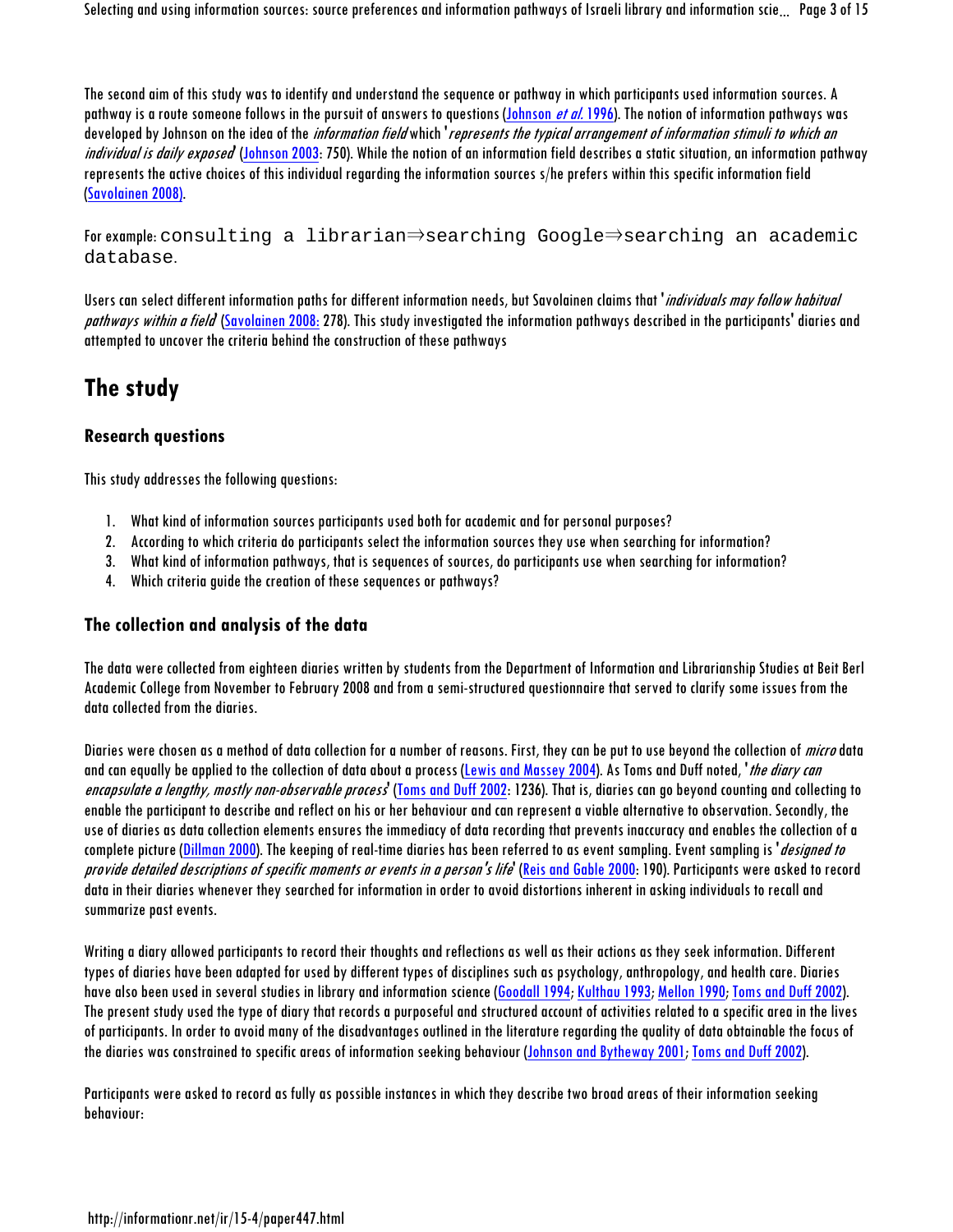- types of information sought, and
- sources used to find information.

Diaries written in this study were used as a means of sequentially recording multiple types of content and were combined with the specific details of an open-ended questionnaire as a second data collection method, with the purpose of achieving the necessary triangulation. The purpose of using a triangulated approach was to mutually reinforce one research method with the other. This approach is consistent with the perspective enunciated by Denzin who commented on the desirability of 'combining multiple observers, theories, methods and data sources' with the aim of overcoming 'the intrinsic bias that comes from single-methods, single-observer, and single-theory studies' (1970: 313). The questionnaires, consisting of two open questions, which asked to participants to reflect on the following two issues, were distributed to participants after they completed their diaries:

- the overall criteria that guided their preferences for information sources; and
- the reasons why they chose a specific source to begin an information search. Eighteen students participated in the study, seventeen female and one male. The ages of the participants ranged from 29 to 55 averaging 34 years. Eight participants had university degrees and were studying for a Diploma in librarianship and ten were undergraduate students in the programme.

The data analysis process occurred in three phases: first, data were collected concerning the participants' preferences for information sources and the types of issues that brought participants to look for information; secondly, a qualitative content analysis of the data from participants' answers to the open ended questionnaire was performed, with the purpose of identifying the criteria guiding the source preference of participants; finally, the sequences or pathways of information sources used by participants were identified.

### **Limitations of the study**

There are two main limitations to the study. First, the population sample was small and specific and in no way representative. Second, a shortcoming of using diaries as a data collection tool resides in their personal and uncontrolled nature. Participants recorded the information they perceived as relevant to the subject and their writing could have been influenced by the awareness that the diary was written for a third party.

## **Findings**

The findings of this study will be presented in two main sections. The first section presents quantitative findings collected from the diaries relating to the source preferences for participants and qualitative findings of the content analysis of the data collected from the questionnaires regarding the criteria guiding those preferences. The second section will present the quantitative findings related to the sequence in which information sources were used and the qualitative findings resulted from content analysis of the participants' descriptions of these sequences.

## **Source preferences**

The analysis of the data collected from the 18 diaries contained 193 entries of which 116 (60.1%) were for personal needs and 77 (39.9%) were for academic needs. The first stage of the analysis identified twenty different information sources. There were 308 mentions of information sources, that is an average of 1.59 sources per search and an average of 17.11 mentions per diary. To compare the findings of the study, the sources mentioned in the diary entries were classified in the following four types of information sources:

- Networked sources: this category included all types of information sources in networked form such as Internet sites of all types, search engines (specifically Google), academic databases and networked reference materials.
- Human sources: this category included people in the immediate circle of the participants, friends, family members, and colleagues.
- Printed sources: this category included all types of information sources in print form such as newspapers, books, magazines and reference materials.
- Expert sources: this category included experts or professionals who have a clear area of expertise and a weak or previously nonexistent ties to the user such as doctors or social workers. Table 1 presents an overall view of the source preference of participants, the analysis of the data collected from the diaries that shows the distribution of the data by type of source.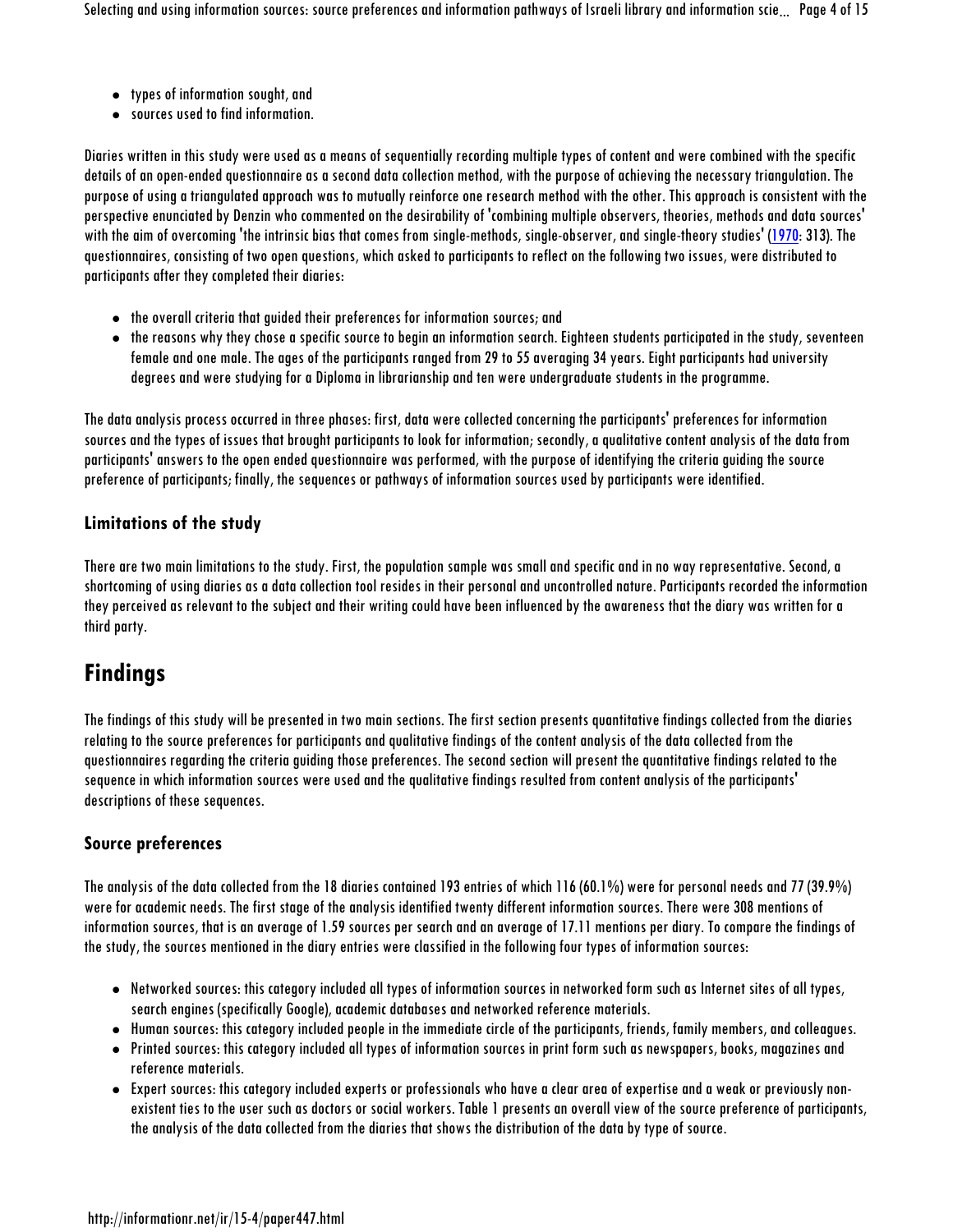Table 1 presents an overall view of the source preference of participants, the analysis of the data collected from the diaries that shows the distribution of the data by type of source

| <b>Information source</b> | Percentage |
|---------------------------|------------|
| Networked sources         | 63.96      |
| Human resources           | 18.50      |
| Printed resources         | 14.94      |
| Expert resources          | 2.60       |

#### **Table 1: Distribution by source types (N=308)**

As indicated in Table 1 the main source type used by participants were the networked sources followed by human sources. Printed and expert sources were the two categories least used.

The following stage in the analysis classified the searches described in the diaries into thematical groups; similar to other studies on information seeking behaviour (e.g., Chen & Harnon 1982; Savolainen 2008). The searches analysed were thematically diverse and are presented in Table 2.

| <b>Types of search</b>                                                      | Percentage |
|-----------------------------------------------------------------------------|------------|
| Information on a specific subject related to<br>an academic assignment      | 38.86      |
| Product or company searches                                                 | 12.43      |
| Information on health issues                                                | 6.21       |
| Looking for a service                                                       | 6.73       |
| Planning an event                                                           | 6.73       |
| Information on a movie, play or concert                                     | 5.69       |
| Planning a trip                                                             | 5.18       |
| Looking for a song                                                          | 3.10       |
| Government information                                                      | 3.10       |
| Genealogy search                                                            | 2.59       |
| News information                                                            | 2.59       |
| Other searches (such as information about<br>cooking and political parties) | 6.20       |

### **Table 2: Distribution of searches by theme**

Table 2 shows the wide variety of themes described in the diaries entries. The main theme was subject searches of all kinds followed by searches for information about products or companies. Participants also searched for information on subjects such as health, genealogy and tourism among others. From the data presented in Table 2 can be seen that the searches described in the diaries comprised a wide range of information needs and are representative of the participants' information interests.

## **Criteria of source preferences**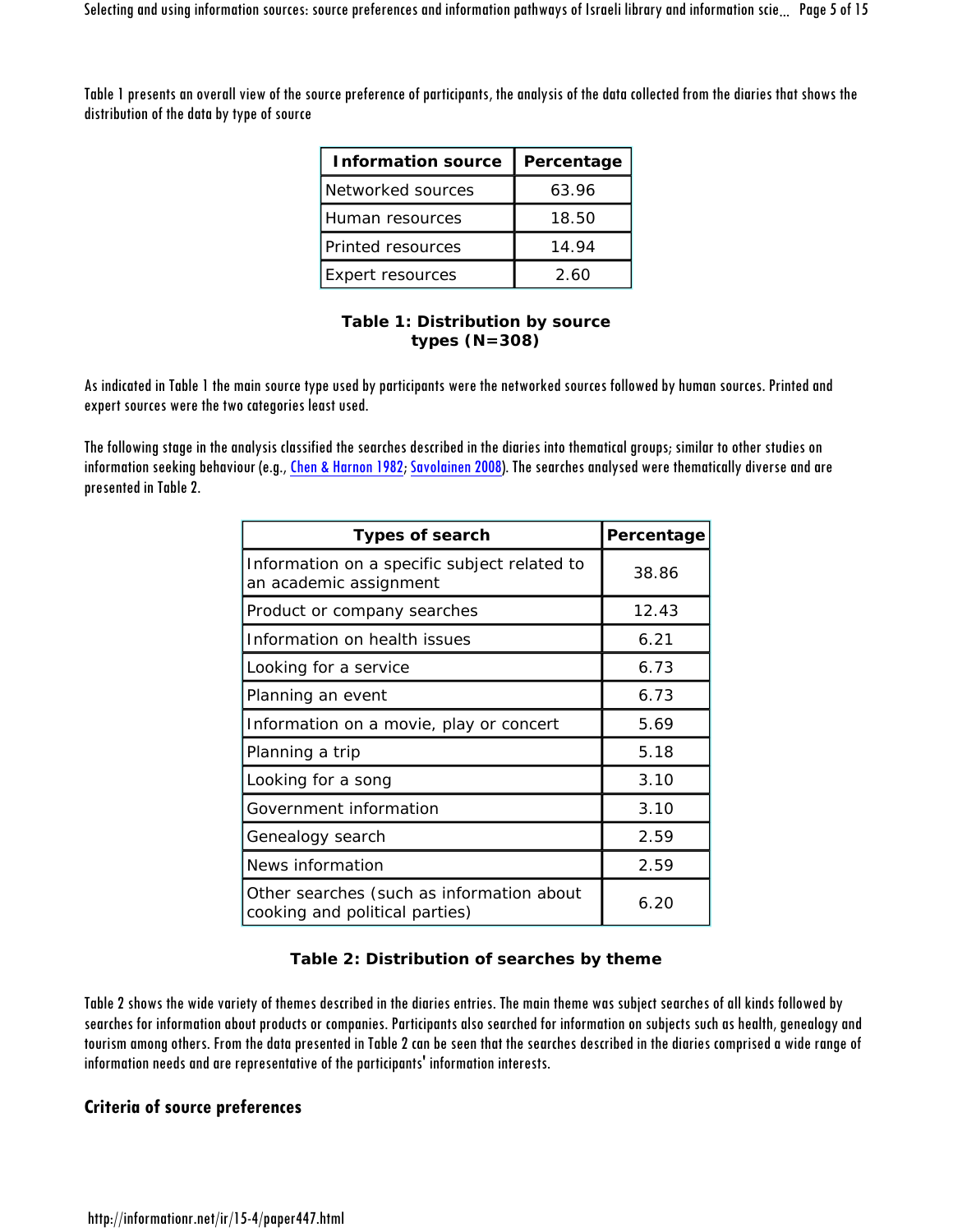The purpose of the questionnaire was to give participants the opportunity to explain their selection of information sources recorded in their diaries. The analysis of the data collected from the eighteen questionnaires was analysed by means of qualitative content analysis by constantly comparing the explanations participants gave about their preferences, and coded into the two main categories:

- Availability and accessibility of information sources: this category included criteria such as physical proximity of the information source, full-text availability, time saved by using the source and easiness of use of the information source.
- Content availability: this category related to the nature of the information found in the source and it includes criteriasuch as quality and reliability of information

The following section presents the findings of the qualitative analysis of the data from the questionnaires. Findings will be presented and discussed according to the type of criteria.

### **Availability and accessibility of information sources**

The perceived accessibility of an information source is a concept that has been addressed in several studies in different ways over the years (Gerstberger and Allen 1968; Allen 1977; Culnan 1985; Green 2000; Fidel and Green 2004; Bronstein and Baruchson 2008;). In the present study the concept of accessibility appears as a central criterion and it received five different meanings: physical proximity, ease of use, fulltext availability and language and sources that save time.

#### **Physical proximity.**

The convenience of accessing information from home or office was revealed as a major criterion in the source preferences of participants. That is, they perceived as accessible those sources that were available to them from their personal computers; this is probably one of the reasons why percentage of use of networked sources was so high in this study:

Because I am usually really pressed for time, I will choose the easier path, that is, I will choose those sources that are easier and closer for me to use. Closer usually means sources available from my PC at home.

In some cases printed sources in personal collections physically close were perceived as more accessible:

I needed some information on oak trees but I did not want to spend too much time searching so I just looked at the encyclopedia I had at home and found what I needed.

#### **Ease of use**

Friendly and easy to use interfaces are major criteria in deciding what source to use. This criterion is at the basis of the users' preferences for Internet sources specially Google:

Many of my searches start with Google because it is really easy to use and it allows access to a wide range of information sources, sort of a starting point.

#### **Saves time**

Accessibility is intended as a measure of the perceived cost associated with the use of a source, therefore accessible sources are perceived to minimize the effort that the user has to invest in using the information source. In the present study the concept of effort was revealed as time spent accessing the information needed:

The main reason for choosing an information source is time. The choice of a source will be based on how much time I have to invest in getting the information I need.

#### **Language**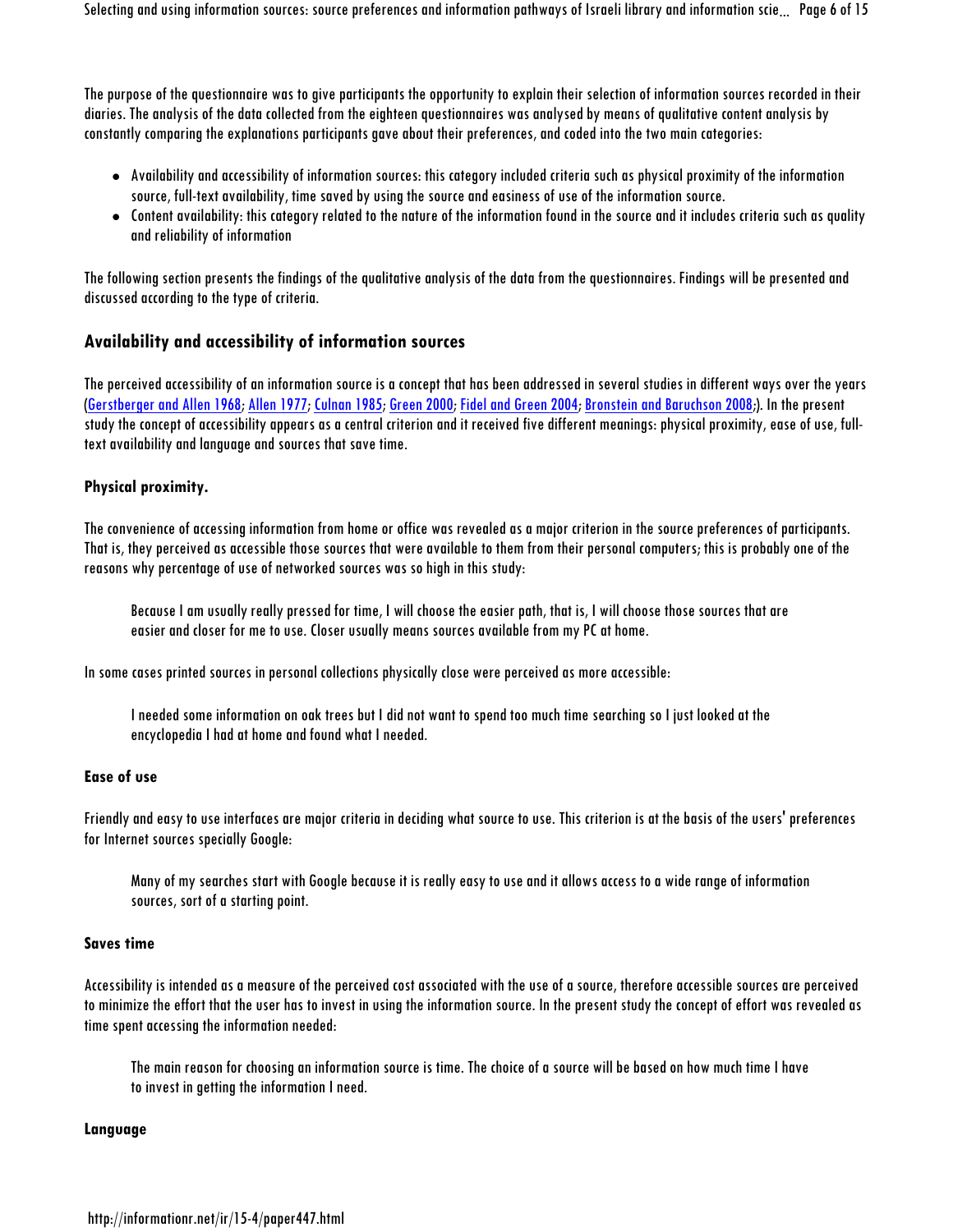This criterion appears to be relevant for Israeli students who perceived language as a barrier in using information sources so they perceived sources in Hebrew as more accessible:

I will always look for information in Hebrew first because information sources in my own language are more accessible to me.

The nature of the information available at the source is the second category uncovered in the content analysis of the data from the questionnaires. This category includes two criteria: quality and reliability of information and full-text availability.

#### **Full-text availability**

The availability of information in full text format represented an important criterion for choosing an information source:

The first articles I will consider using for my papers are those available in full text format because they are more convenient.

In some statements participants described the notion of accessibility with its three meanings:

I will choose an information source that is accessible, easy to use and saves me time; these three parameters give me confidence in my search.

#### **Content availability**

Quality and reliability of information. Several studies have found that the use of information is positively correlated with the perceived quality measured in terms of the relevance and reliability of information (Auster and Choo 1993; Bronstein and Baruchson 2008; Klobas 1995; Orr 1970). This finding is also a significant criterion in source preference in this study as reflected in the next statement.

I worry about the reliability and quality of the information on the Internet, this is why it is usually the last source I use.

The reliability of information appeared as a central criterion regarding the preference of human sources for personal needs. People close or known to the participants were perceived as reliable sources of information that provide them with quality information.

Reliability and relevancy of information are really important to me when choosing an information source. This is why I usually turn to someone close to me (family member, friend or teacher), someone I trust and from whom I can get a quick and relevant answer. A participant made a distinction between different uses of information. When I need information in my everyday life I will try first to get it from someone I know, someone I trust.

The experience and prior knowledge of people as sources of information was important to participants when deciding which information source to select.

I found that the experience people have on certain subjects is an invaluable resource; that is why, when looking for information I will first ask people I know have that experience on the subject and benefit from it.

The quality and reliability of information were important criteria in the source preferences of participants in this study, implying that the characteristics of the information sought is of significance when choosing an information source.

#### **Information pathways**

Sequences of information sources The last phase of the data collection process identified the information pathways described in the diaries, the data presented below provide both a quantitative and a qualitative overview of the findings resulted in this phase. Information pathways or sequences of sources used by participants were analysed focusing on the number of steps in each pathway, on the order of use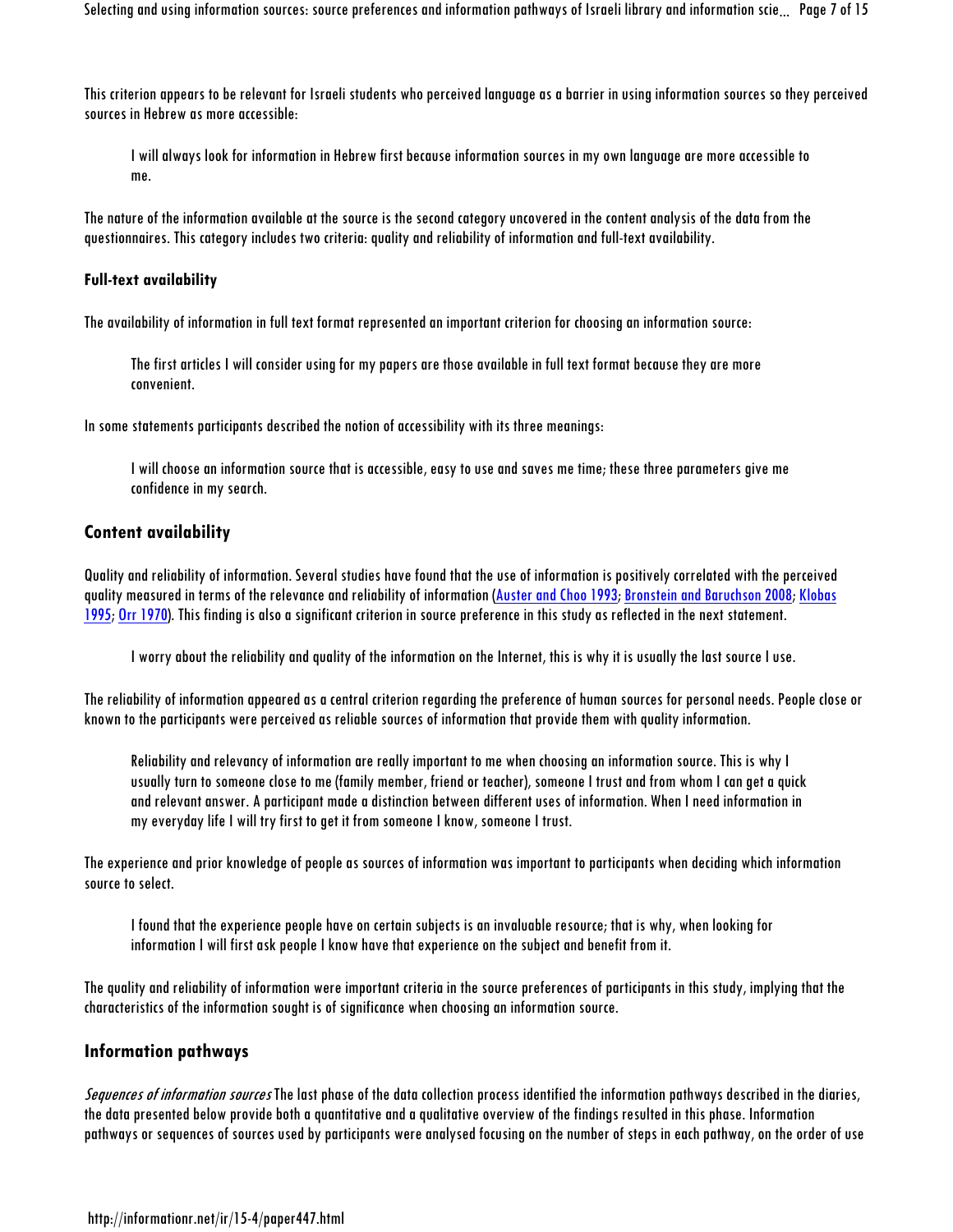of the preferred sources and on the distribution of the four sources types with regard to the steps. Each step is a consultation of a specific information source. Twenty one different information pathways were identified in the 193 searches in the sample and their distribution by number of steps is presented in Table 3

| Number of steps in<br>the pathway | Percentage |
|-----------------------------------|------------|
| 1 step                            | 34.19      |
| 2 steps                           | 44.04      |
| 3 steps                           | 20.72      |
| 4 steps                           | 1.03       |

#### **Table 3: Length of information pathways indicated by the number of steps**

Table 3 shows that a large percentage of the searches consisted of only one step. In one step searches the participants' need for information was satisfied after consulting one source, mainly networked sources (25.0%) and human sources (4.66%). Only in a minimal percentage of the one step information pathways participants consulted printed sources (2.07%) and expert sources (1.55%). The two step information pathway represents the largest percentage of the sample and it consisted of ten different combinations of the four types of information:

> human  $\Rightarrow$  human  $\mathsf{internet} \Longrightarrow$  academic databases academic databases ⇒ internet printed sources ⇒ internet internet  $\Rightarrow$  printed sources internet  $\Rightarrow$  internet human  $\Rightarrow$  internet database  $\Rightarrow$  human internet  $\Rightarrow$  human human  $\Rightarrow$  printed

A small percentage of the pathways consisted of three or four steps. The type of information source selected in each step and the reasons for these preferences will be reviewed in the next section.The sequence in which specific sources are chosen is also important because the step in which an information source is used was found to be significant. Table 4 presents the findings on this matter.

|             | Source type |                     |    |        |              |
|-------------|-------------|---------------------|----|--------|--------------|
| <b>Step</b> | Human       | Networked   Printed |    | Expert | <b>Total</b> |
|             | 58          | 118                 | 13 |        | 193          |
| 2           | 32          | 90                  | 6  |        | 130          |
| 3           | 14          | 15                  | ς  |        | 32           |
|             |             |                     |    |        |              |

### **Table 4: Distribution of steps by information source type**

(numbers indicate the mentions of the source type in the specific step in the sequence)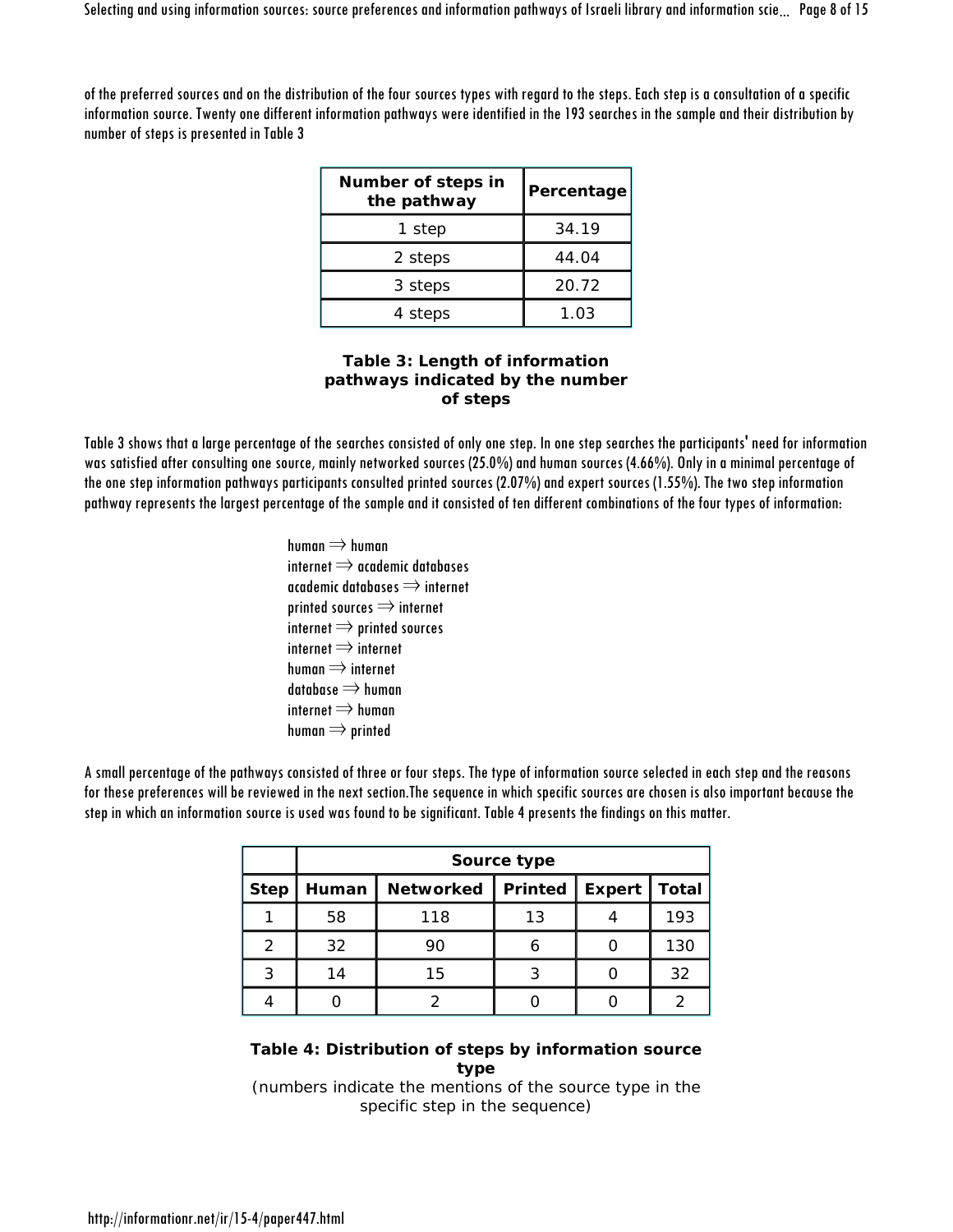Table 4 providea an overview of the distribution of information sources chosen at thedifferent steps of the information pathways. As indicated in this table, the typical pathway will in most instances start with a human or a networked source, which are perceived as either more reliable or accessible and they also appeared in steps 2 and 3. Only expert sources such as health centres or government offices figured solely at the beginning of the path. In the majority of the searches (90.48%) the first two information steps in the pathway fulfil the information needs of participants. This is especially true for expert sources which appeared only at the beginning of one-step pathways and apparently fulfilled the information need of the participants, so no other source was consulted. Information sources used in step 3 and step 4 (9.52%) provided supplementary information or feedback on the information obtained in previous steps. Findings in this section further demonstrate the importance of networked and human sources in the information source preferences of library and information studies students in Israel

### **Qualitative findings**

In order the better to explain the participants' preferences for information sources at each step of the pathways the following section presents relevant excerpts that can shed some light in the information pathways collected from the diaries during the qualitative content analysis phase. Findings in this section will explain the different criteria of source preference in previous sections in this article.

Reliability and quality of information found in the different information sources guided the order by which sources were chosen. This concern was expressed for networked, human and expert sources.

The following statement describes the need to verify the information content found on the Internet with a human source.

I was not sure about vaccinating my son against the flu, so I checked some parenting forums and sites I have visited before and all of them recommended the vaccine. However, I was still afraid to make the wrong decision so I called my husband's aunt who is an experienced pharmacist and she also recommended the vaccine.

Sometimes the sequence is reversed and participants turn to the Internet to verify the information obtained from an expert source.

When my doctor wanted to change the medicine I have been taking for years for a new drug in the market, I felt I needed more information before making a decision. When I searched Internet forums dealing with my disease I found many unfavorable comments about the drug, especially some side effects that the doctor have failed to mention, so I decided against taking the new drug.

The two statements above show how opinions provided by people affected the final decision of participants if they were based on experienced and/or professional knowledge. When searching for updated information, the Internet was perceived as more relevant with rapidly updated information content and marked its placed at the beginning of the pathway.

Whenever I need information for a class assignment I will start my search in Google and Google scholar to get to most up to date information and then I will continue the search in academic databases from home.

In other cases printed media, especially local newspapers were favored over the Internet because they provide more locally relevant information on products and services. The following participant needed to buy a new mattress and followed the newspapers for sales advertisements.

We needed to buy a new mattress for our bed so I searched the different company sites and got an idea of what we wanted; then every day I scanned my local newspaper for advertisements of sales and discounts in local stores until I found what I wanted on sale.

In this case the local newspaper provided the participant with the up to date information s/he was looking for.

Occasionally the selection of the first source in the pathway is a result of a habit without taking into account the quality of relevance of the information content.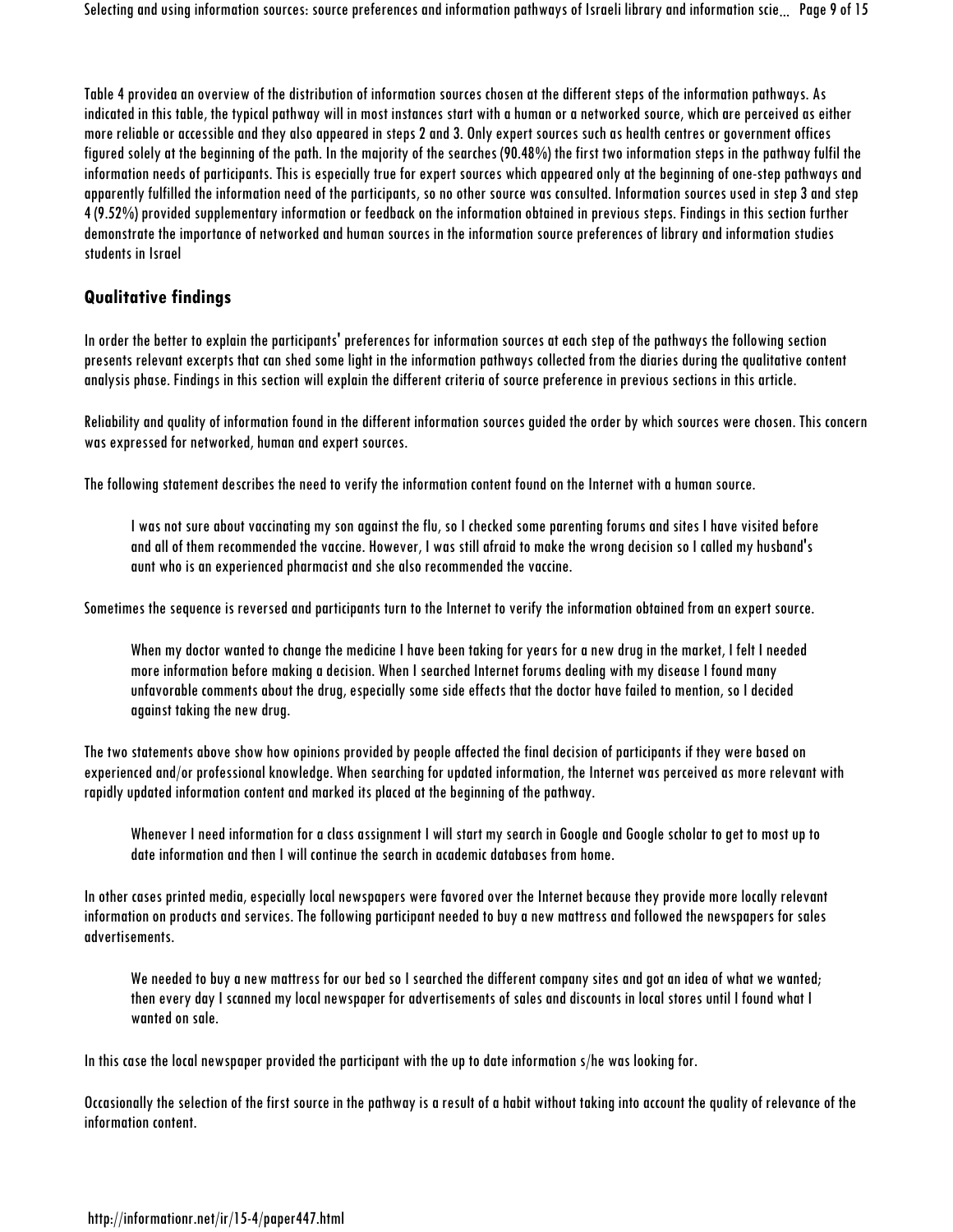I needed information for one of my classes about a book from a very well known Israeli writer. My first instinct was to search Google for the name of the book and the writer but I got very few and irrelevant results. I realized my mistake and searched the Hebrew Index of Periodicals where I found enough information to do the assignment.

Google is perceived as an accessible and easy to use information source and many pathways begin with Google as a form of habit. A significant percentage of pathways were single step sequences in which the sole information source consulted was the Internet. The next statement presents an example of single step pathway in which the Internet provided adequate and relevant information.

My daughter is getting married and I wanted some information on what the mother of the bride should wear. I searched Google for the phrase 'mother of the bride' and found all the information I needed, not only on what to wear but on how to deal with this very exciting time in every aspect.

Different combinations of human and networked sources represented a large portion of the pathways constructed from the data collected from the diaries. In the following statement the pathway starts with a trusted human source and continues with networked sources that expanded and reinforced the information obtain from the human source.

When I was planning a birthday party for my husband I wanted to find a nice kosher restaurant that will provide private rooms for special occasions. I asked a coworker who I know respects kashrut laws and likes to eat out about restaurants in the area and he recommended a few. Then, I checked the restaurants sites for more information on the prices and the menus and checked some social sites for customers' reviews.

When dealing with significant issues in their daily life the issue of the reliability of the information is the basis for constructing the information pathway.

When looking for a babysitter I approached the lady in charge of my son's day care but she could not recommend anyone. I ask a coworker who is also a mother of small children and she recommended a site that announces babysitting services. Although I searched the site I had a hard time trusting my child to some one I found on the net so I finally asked a neighbour and she gave the details of a very responsible student she knows.

The perceived reliability of the information source guided the construction of this information pathway because she could not trust the veracity and quality of the information found on the Internet.

The above statements illustrate the main criteria that guided the construction of information pathways, and the role each source has at different steps.

Finally, the data collection and analysis process identified the differences between the information paths used in academic and in personal searches. The main difference revealed in the analysis resides in the first source chosen by participants for each type of search. Table 6 presents the findings regarding the beginning of the two types of information pathways. In order to further understand the differences between the two types of information pathways, findings are presented by information source and not by information type.

| Academic searches $(n = 77)$ |            | Personal searches $(n = 116)$ |            |  |
|------------------------------|------------|-------------------------------|------------|--|
| <b>Information</b><br>source | Percentage | <b>Information</b><br>source  | Percentage |  |
| Google                       | 25.97      | Google                        | 32.75      |  |
| Academic<br>databases        | 22.07      | Human sources                 | 31.89      |  |
| Printed sources              | 18.18      | Internet sites                | 26.72      |  |
| Library catalogue            | 11.68      | <b>Expert sources</b>         | 3.44       |  |
|                              |            | Networked                     |            |  |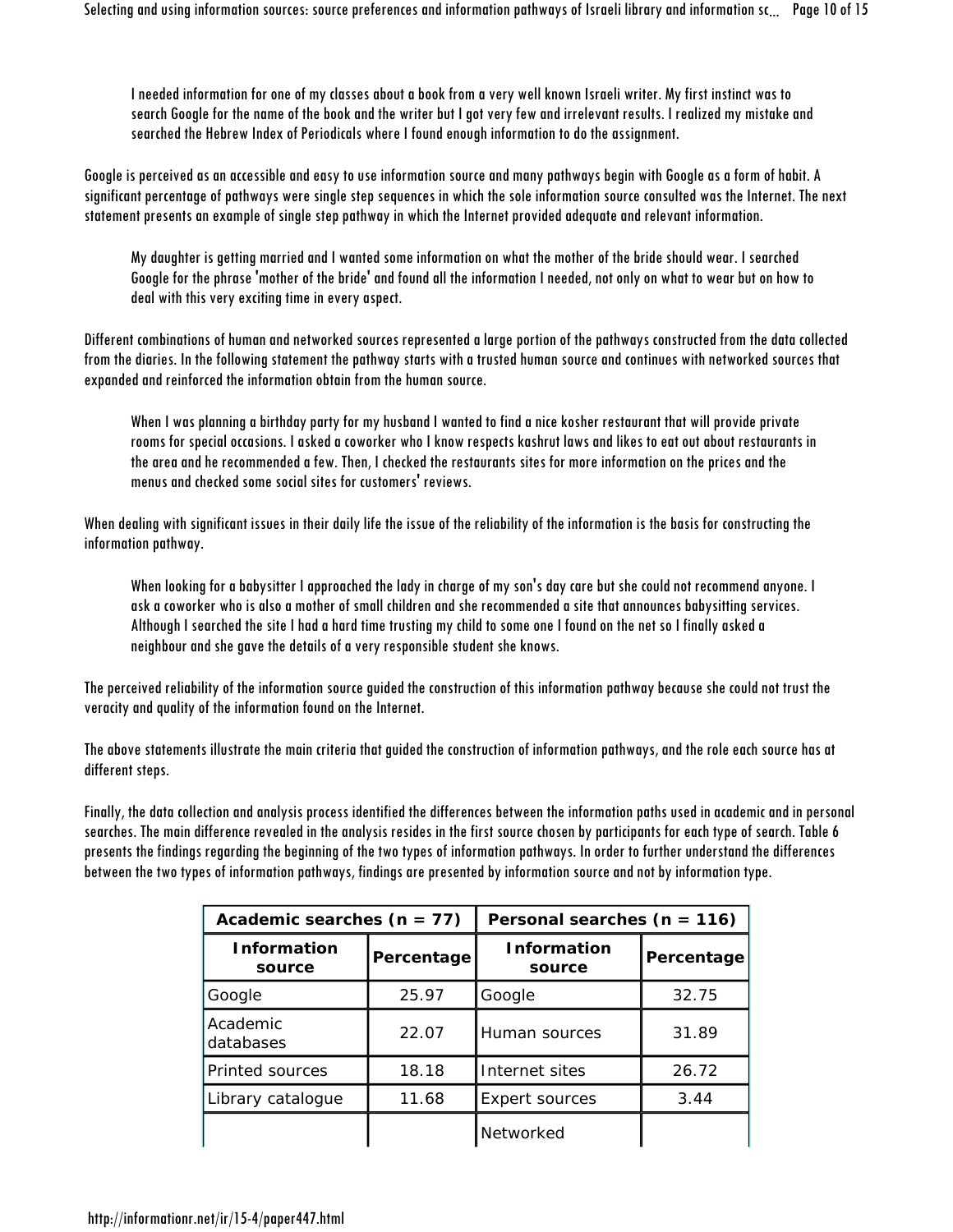| Human sources                    | 10.38 | reference sources | 1.72 |
|----------------------------------|-------|-------------------|------|
| I Internet sites                 | 5.19  |                   |      |
| <b>Expert sources</b>            | 2.59  |                   |      |
| l Networked<br>reference sources | 2.59  |                   |      |

### **Table 5: Distribution of first source used by type of search (N = 193)**

Table 5 shows a distinct difference between the first source used in academic and in personal searches. Information pathways in personal searches tended to start with two main categories, human (31.89%) and networked sources (59.47%) (i.e., Google and Internet sites). In comparison, the distribution of the first source used in academic searches is more diverse. Although a percentage (25.97%) of academic searches started with Google (similar to personal searches) in academic searches participants rely less on human sources (10.38%) and on Internet sites (5.19%) and preferred more formal sources such as printed materials (18.18%) and academic databases (22.07%). This section reviewed the source preference criteria of participants in this study and the ways these criteria influenced the construction of information pathways. Findings show that the perceived accessibility, quality and reliability of the information source directly influenced the choice of the specific information source and its place in the information pathway.

## **Discussion**

The purpose of this study was twofold. First it examined the source preferences of the students that participated in the study and it identified the information pathways formed by these preferences. Two main outcomes can be drawn from the findings presented in the previous section on the subject of source preferences. First, this study demonstrated that the perception users have of the information sources available to them contains elements of value, and these elements directly affect not only source selection but also the order in which these sources are used. Second, findings indicate that when seeking information, users tend to draw primarily on networked and human sources.

Regarding source preference, findings show that both the accessibility of the source and the quality of its information are relevant criteria when selecting information sources. However, there was a distinct difference between the selection criteria participants applied in the selection of networked and in the selection of human sources. The primary criterion in the selection of networked sources was accessibility. Findings show that networked sources were favoured for their perceived accessibility, which echoes the principle of least effort. Savolainen and Kari (2004) supported this assertion by claiming that accessibility was a major factor explaining source preferences for networked sources which were perceived as facilitating everyday life. Studies found the accessibility of networked sources so decisive that students use the Internet as their primary source of information as a matter of convenience without verifying the credibility and accuracy of the information obtained (Graham and Metaxas 2003; Metzger 2003). However, the significance of the three elements of accessibility appears to be situational and it is not equally supported in all studies. There are studies that support the findings on the significance of the three elements of accessibility, easy of use (Saiti and Prokopiadou 2008; Savolainen and Kari 2004), time saving (Fidel and Green 2004; Savolainen 1999) and physical proximity (Abels et al. 1996; Fidel and Green, 2004; Savolainen 1999). But other studies challenge these findings. Fidel and Green (2004) established that physical proximity was not the decisive factor in source selection; Abel *et al.* (1996) found no significance to the easiness of use of the network; and Savoalinen (2008) found that the easiness of use of the source is a marginal factor in source selection.

The relationship between the accessibility and the quality of the information sourcefound in this study is consistent with findings from other studies. In Dewald and Silvius's (2005) study of business faculty satisfaction with Web versus library databases, participants reported that the Web's ease of use and timeliness contributed to its heavy utilization. However, overall satisfaction with library databases was higher because of their accuracy and format. Fidel and Green's (2004) study concluded that the distinction between accessibility of the information channels and the quality of the information they contain is blurred at times. They connected these two criteria through the notion of familiarity with an information source which was the most frequently cited reason for its use in their study 'one may turn to a familiar source to save effort, but also because one knows the source is likely to have the information of the desired quality' (Fidel and Green 2004: .574).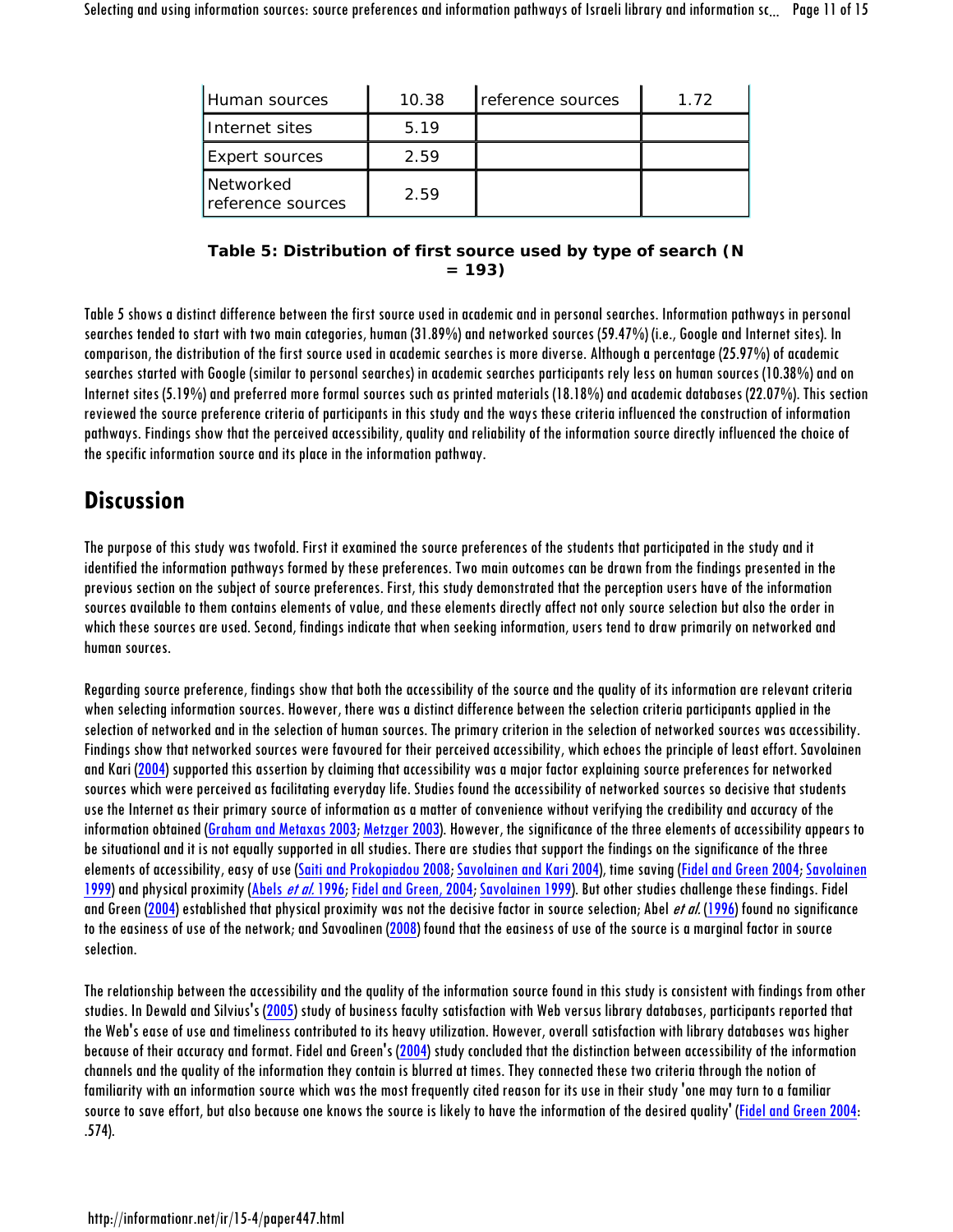Findings on the centrality of human sources as sources of information are supported in several studies (Anderson 2001; Ankem 2006; Green 2000; Stefl-Mabry 2003; Von Seggern 1995) but these studies start from the premise that informal sources are easier to use, therefore more accessible. In contrast, findings in this study identified the perceived reliability and quality as the primary preference criteria when selecting human sources. Besides quality and reliability of information, a number of content factors are found in this study that are supported in the literature, such as up to date information (Fidel and Green 2004) and prior knowledge or experience of the source (Stefl-Mabry 2003). Expertise was also a factor when selecting expert sources (Savolainen 2008). Overall, findings emphasize the importance of content over accessibility and affirm findings in other studies that challenge the preeminence of accessibility as the sole criterion for source preference (Bronstein & Baruchson 2008; Orr 1970). Savolainen explained the rising significance of content factors by the *ubiquity of network services* at home and work (Savolainen 2008: 291) which renders their accessibility self-evident thus transferring the users' attention to content related criteria such as quality and full-text availability as revealed in this study.

The second purpose of the study was to identify the sequences or pathways by which sources are used. Findings on the subject of information pathways show that the largest percentage of pathways consisted of one or two steps and users tend to start their search by consulting networked or human sources. This fact is directly related to the perceived accessibility and reliability of these two types of sources (Savolainen 2008). This situation changes to some extent in the case of academic searches where academic sources of information (i.e., library catalogues and academic databases) are used at the beginning of the pathway because they provide users with unique content not available in other sources. Nonetheless, networked sources still represent the largest percentage of sources used in academic searches. In a small number of cases Hebrew printed sources physically available to the participant were selected at the beginning of the pathway because they were perceived as more accessible and provide more relevant information in that specific search. In sum, the first two steps in the pathway are the main phases in which users fulfill their information needs while the third and fourth steps provide feedback or verification of the information found in the first two steps.

## **Conclusions**

Diaries as a method of data collection proved to be a valuable tool for getting a glimpse into the participants' thoughts processes and decision making and at the same time it provided the researchers with an overall view of the participants' source preferences. The open and reflective format of the diary encouraged participants to include different types of information such as details of their own personal lives, expressions of feelings and sometimes their own analysis of their information seeking behaviour. The personal and uncontrolled nature of the diary allowed participants to express their thoughts about what they thought was important and not just to respond to what the researcher believed was important.

Source preference criteria represent an important aspect of the information behaviour of users. Although the reasons why users select a specific source have been investigated extensibly there is enough evidence to suggest that source preferences are situational. Contrary to what has been accepted in the literature on the subject, this study found that content related criteria such as quality and reliability of information are decisive factors in source selection and in the placement of that source at a specific step in the information path. This fact is especially true when selecting human sources; although these sources are described in the literature as accessible, the main reason given by participants for their selection is their reliability. Notwithstanding, factors related to the accessibility of the source are stilldecisive when selecting networked sources since these are perceived as easier and faster to use and therefore believed to minimize the effort needed from the user in using the source. The concept of information pathways served to further clarify source preferences since the step in which a source is used is directly related to the criteria applied in its selection, thus revealing the perceived criteria by which users select each source.

## **About the author**

Jenny Bronstein received her Ph.D. in 2006 from the Department of Information studies at Bar Ilan University (Israel). Her research interests are in the application of social technologies in libraries and information seeking behaviour. Dr. Bronstein has published in refereed journals and teaches courses in information retrieval, information behaviour, academic libraries and business information at the Information Science department at Bar-Ilan University. She can be contacted at  $\frac{1}{10}$  brosztein $\mathcal{O}$  yahoo.com.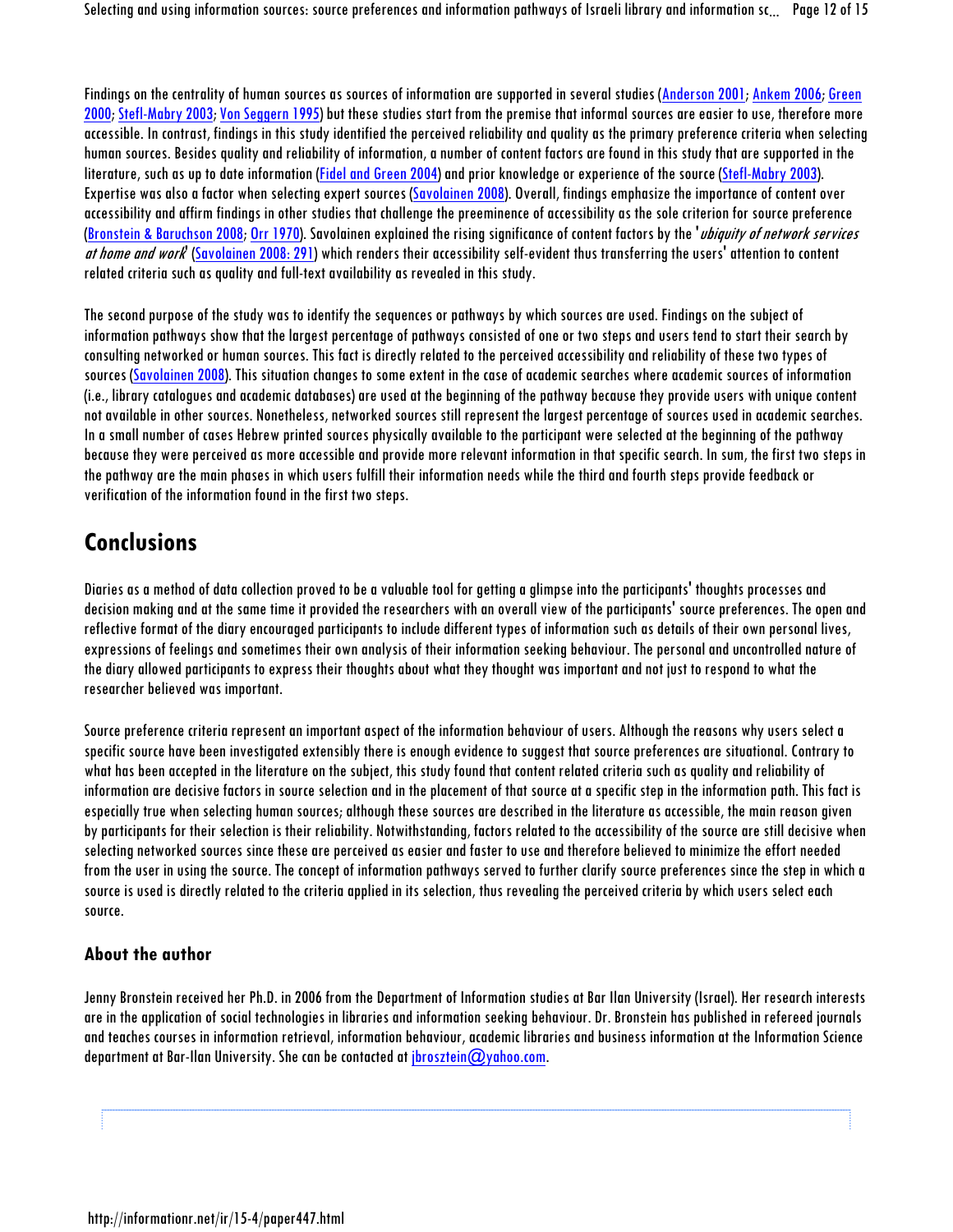#### **References**

- Abels, E.G., Liebscher, P. & Denman, D.W. (1996). Factors that influence the use of networked networks by science and engineering faculty at small instution: Part 1. Queries. Journal of the American Society for Information Science, **47**(2), 146- 158.
- Allen, T.J. (1977). *Managing the flow of technology*. Cambridge, MA: MIT Press
- Anderson, C. J., Glassman, M., McAfee, R.B. & Pinelli, T. (2001). An investigation of factors affecting how engineers and scientist seek information. Journal of Engineering and Technology Management, **18**(2), 131-155.
- Ankem, K. (2006). Factors influencing information needs among cancer patients: a meta-analysis. Library & information science research, **28**(1), 7-23.
- Auster, E. & Choo, W.C. (1993). Environmental scanning by CEOs in two Canadian industries. *Journal of the American* Society for Information Science, **44**(4), 194-203.
- Bronstein, J. & Baruchson-Arbib, S. (2008). The application of cost & benefit and least effort theories in studies of information seeking behavior of humanists. Journal of Information Science, **34**(2), 131-144.
- Chen, C. & Hernon, P. (1982). Information seeking: assessing and anticipating information needs. New York, NY: Neal-Schuman
- Choo, C.W., Detlor, B. & Turnbull, D. (1998). A behavioral model of information seeking on the web. Proceedings of the ASIS Annual Meeting, **35**, 290-301.
- Culnan, M. J.(1983). Environmental scanning: the effects of task complexity and source accessibility on information gathering behavior. Decision Sciences, **14**(2), 194-206.
- Culnan, M.J. (1985). The dimensions of perceived accessibility to information: implications for the delivery of information systems and services. Journal of the American Society for Information Science, **36**(5), 302-308.
- Dewald, N. & Silvius, M.A.(2005). Business faculty research: satisfaction with the web versus library databases. Portal: Libraries and the Academy, **5**(3), 313-328.
- Denzin, N.K. (1970). The research act in sociology. London: Butterworths
- Dillman, D.A. (2000). *Mail and Internet surveys: the tailored design method* (2nd ed.) New York, NY: John Wiley & Sons.
- Fidel, R. & Green, M. (2004). The many faces of accessibility: engineers' perceptions of information sources. Information Processing and Management, **40**(4), 563-581.
- Gerstberger, P.G. &. Allen, T.J. (1968). Criteria used by research and development engineers in the selection of an information source. Journal of Applied Psychology, **52**(4), 272-279.
- Goodall, D. (1994). Use of diaries in library and information science research. Library and information research news, **18** (59), 17-21.
- Graham, L. & Metaxas, P. (2003). "Of course it's true; I saw it on the Internet!" Critical thinking in the Internet area. Communications of the ACM, **46**(5), 70-75.
- Green, R. (2000). Locating sources in humanities scholarship: the efficacy of following bibliographic references. Library Quarterly, **70**(2), 201-229.
- Hertzum, M. & Pejtersen, A.M. (2000). The information seeking practices of engineers: searching for documents as well as for people. Information processing and management, **36**(5), 761-778.
- Hertzum, M., Andersen, H.H.K., Andersen, V. & Hansen, C.B. (2002). Trust in information sources: seeking information from people, documents, and virtual agents. Interacting with computers, **14**(5), 575-599.
- Johnson, J.D.E. (2003). On contexts of information seeking. *Information processing and management*, 39(5), 735-760.
- Johnson, J.D.E, Case D.O., Andrews, J., Allard, S.L. & Johnson, N.E. (2006). Fields and pathways: contrasting or complementary views of information seeking. Information processing and management, **42**(2), 569-582.
- Johnson, J. & Bytheway, B. (2001). An evaluation of the use of diaries in a study of medication in later life. International Journal of Social Research Methodology, **4**(3), 183-204.
- Klobas, J.E. (1995). Beyond information quality: fitness for purpose and networked information resource use. Journal of Information Science, **21**(2), 95-114.
- Kuhlthau, C.C, (1993). *Seeking meaning: a process approach to library and information services*. Norwood, NJ: Ablex Publishing Corp.
- Leckie, G.J., Pettigrew, K.E. & Sylvain, C. (1996). Modeling the information seeking of professionals: a general model derived from research on engineers, health care professionals, and lawyers. Library Quarterly, **66**(2), 161-193.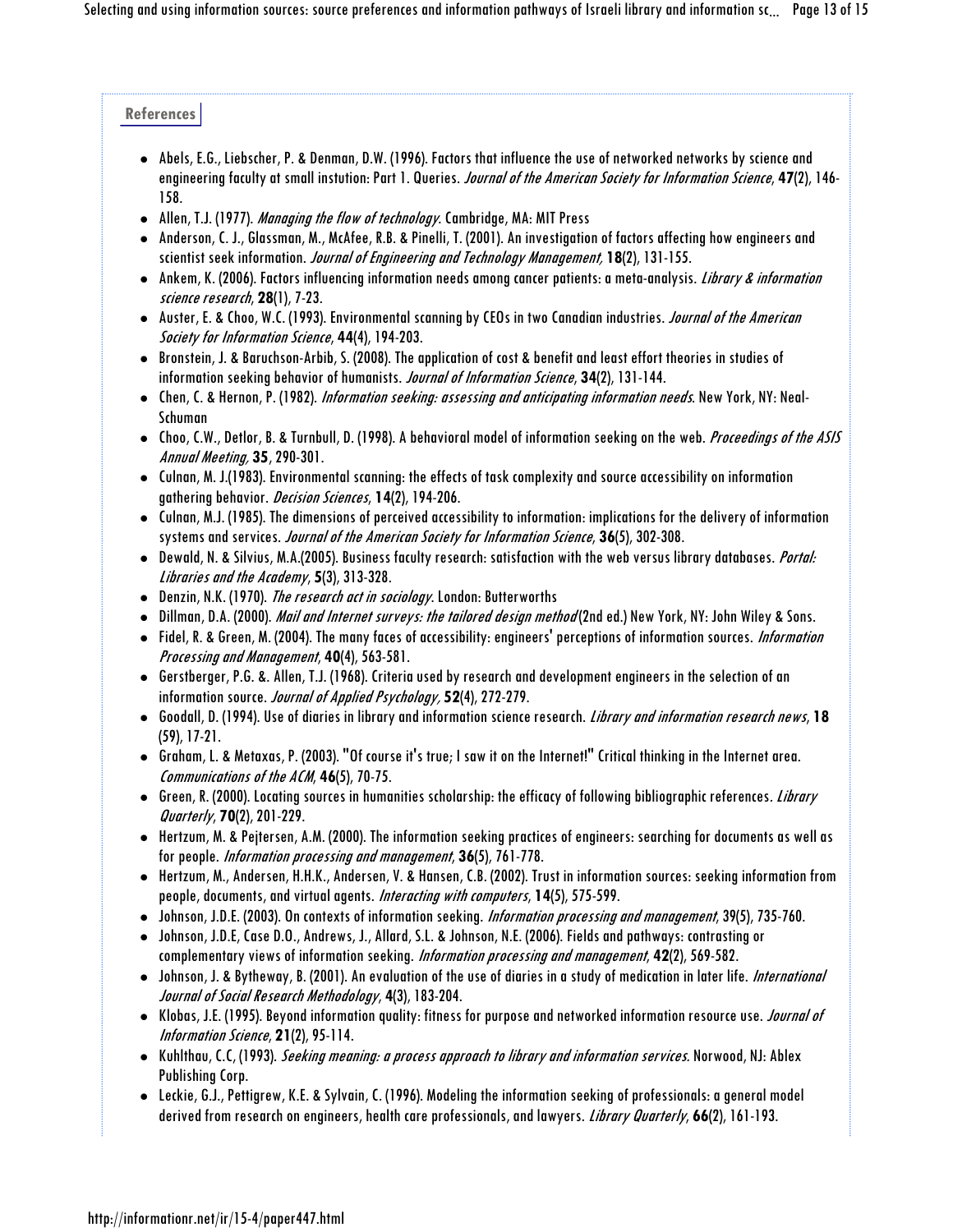- Lewis, K. & Massey, C. (2004). *Help or hindrance? Participant diaries as a qualitative data collection tool.* Paper presented at the 17th Annual Conference of the Small Enterprise Association of Australia and New Zealand. Brisbane, Queensland, 26-29 September, 2004. Retrieved 25 October, 2010 from http://sme-centre.massey.ac.nz/files/Lewis-Help\_or\_hindrance.pdf (Archived by WebCite® at http://www.webcitation.org/5tkjUHQjh)
- Marton, C. & Choo, C.W. (2002) A question of quality: the effect of source quality on information seeking by women in IT professions. Proceedings of the ASIST Annual Meeting, **65**, 140-151.
- Mellon, C. (1990). Naturalistic inquiry for library science. New York, NY: Greenwood Press.
- Metzger, J.M., Flanagin, A.J. & Zwarun, L. (2003). College student web use, perceptions of information credibility, and verification behavior. Computers and education, **41**(3), 271-290.
- O'Reilly, A. (1982). Variations in decisions makers' use of information aources: the impact of quality and accessibility of information. Academy of Management Journal, **25**(4), 756-771.
- Orr, R.H. (1970). The scientist as an information processor: a conceptual model illustrated with data on variables related to library utilization. In C.E. Nelson & D.K. Pollack, (Eds.), (pp.) Communication among scientists and engineers. Lexington, MA: Heath Lexington.
- Pinelli, T.E. (1991). The information-seeking habits and practices of engineers. Science and technology libraries, **11**(3), 5- 25.
- Reis, H.T. & Gable, S.L. (2000). Event-sampling and other methods for studying everyday experience. In H.T. Reis & C.M. Judd, (Eds.) *Handbook of research methods in social and personality psychology*. (pp. 190-222). New York, NY: Cambridge University Press.
- Savolainen, R. (1999). The role of the internet in information seeking. Putting the networked services in context. Information processing and management, **35**(6), 765-782
- Savolainen, R. (2008). Source preference in the context of seeking problem-specific information. Information processing and management, **35**(5), 765-782.
- Savolainen, R. & Kari, J. (2004). Placing the Internet in information source horizons. A study of information seeking by Internet users in the context of self development. Information processing and management, **26**(4), 415-433.
- $\bullet$  Saiti, A. & Prokopiadou, G. (2008). Post-graduate students and learning environments: Users' perceptions regarding the choice of information sources. The International Information & Library Review, **40**(2), 94-103.
- Stefl-Mabry, J. (2003). A social judgment analysis of information source preference profiles. An exploratory study to empirically represent media selection patterns. Journal of the American Society for Information Science, **54**(9), 879-904.
- Swanson, B. E. (1987). Information channel disposition and use. Decision Sciences, **18**(1), 131-147.
- Toms, E.G. & Duff, W. (2002). I spent 1 1/2 hours sifting through one large box. . .: diaries as information behavior of the archives user: lessons learned. Journal of the American Society for Information Science and Technology, **53**(14), 1232- 1238.
- Von Seggern, M. (1995). Scientists information seeking and reference services. The Reference Librarian, Nos. 49/50, 95- 104.
- Wilson, T.D. (2000). Human information behavior. Informing Science, **3**(2), 49-55. Retrieved 26 October, 2010 from http://inform.nu/Articles/Vol3/v3n2p49-56.pdf (Archived by WebCite® at http://www.webcitation.org/5tlwh3lDS)
- Yitzhaki, M. & Hammershlag, G. (2004). Accessibility and use of information sources among computer scientists and software engineers in Israel: academy versus industry. Journal of the American society for information science and technology, **55**(9), 832-842.
- Zipf, G.K. (1949). *Human behavior and the principle of least effort: an introduction to human ecology*. Cambridge, MA: Addison- Wesley.

#### **How to cite this paper**

Bronstein, J. (2010). "Selecting and using information sources: source preferences and information pathways of Israeli library and information science students" Information Research, **15**(4) paper 447. [Available at http://InformationR.net/ir/15- 4/paper447.html]